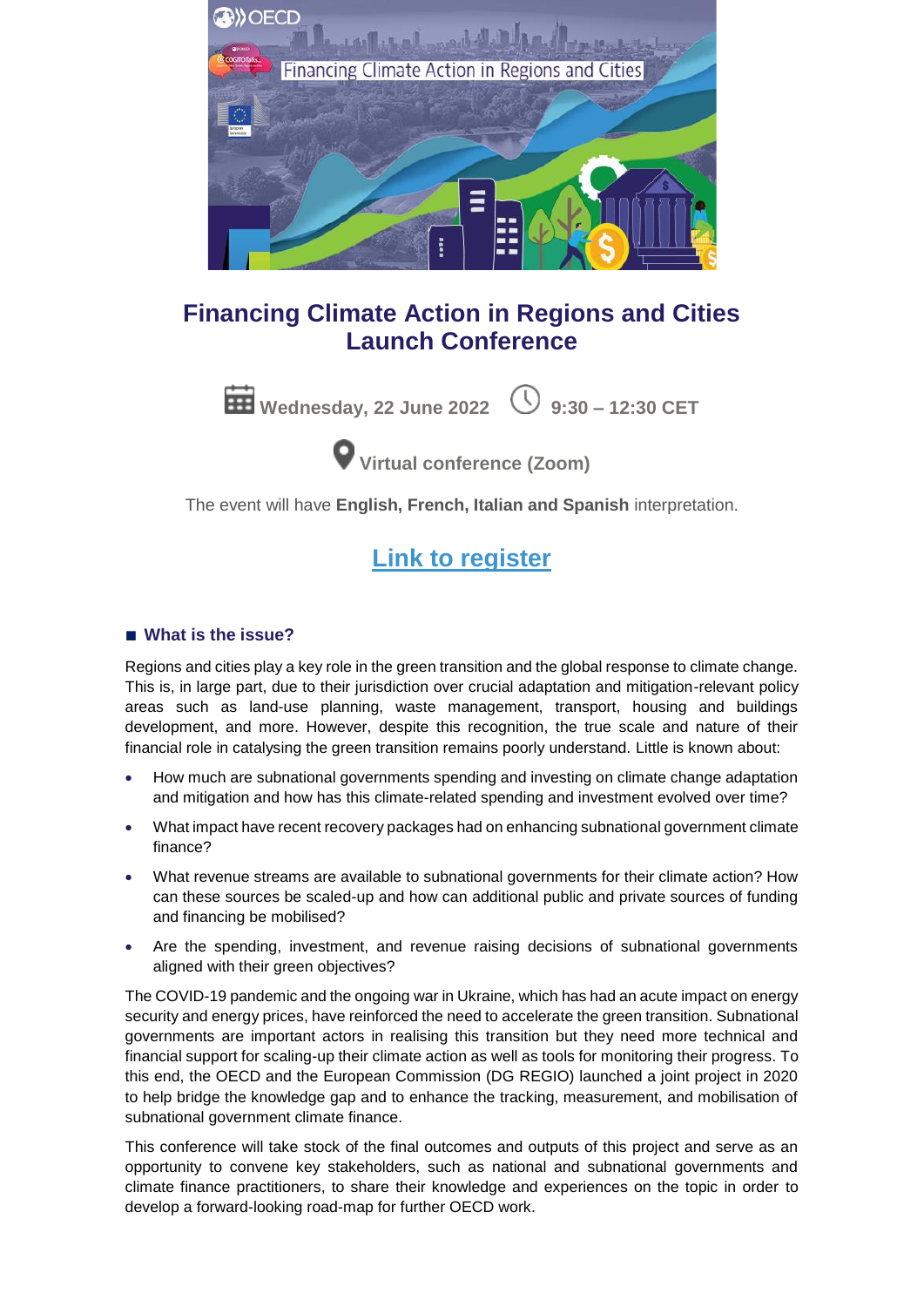# **Agenda**

#### **9:30 – 9:45 Opening remarks**

- **Yoshiki Takeuchi**, Deputy Secretary General, OECD
- **Marc Lemaître,** Director General, DG Regional and Urban Policy, European Commission

#### **9:45 – 10:00 Financing Climate Action in Regions and Cities: key findings of the OECD-EC Project**

*The OECD will present the key findings of the OECD-EC project on "Measuring and Enhancing Subnational Government Finance for Environment and Climate Action in OECD and EU Countries". The project seeks to enhance the measurement, tracking, and mobilisation of subnational public climate finance.*

- **Nadim Ahmad**, Deputy Director, Centre for Entrepreneurship, SMEs, Regions and Cities (CFE), OECD
- Launch of the new Subnational Government Climate Finance Hub (video)

#### **10:00 - 11:20 Session 1: Making the most of green budgeting**

*Green budgeting is emerging as a potential important practical tool for national and subnational governments to align their budgets with their climate and environmental objectives. This session will focus on green budgeting practices in the OECD and EU to identify the opportunities and*  challenges of green budgeting at the subnational level. It will discuss support needed to further *disseminate and provide momentum to subnational green budgeting.*

**Setting the scene**: The OECD guidelines on subnational green budgeting – **Isabelle Chatry**, Head of Unit, Regional Development and Multi-level Governance Division, OECD/CFE

**Roundtable discussion and Q&A** moderated by **Kate Power,** Policy Analyst, OECD/CFE:

- **Margaux Lelong**, Policy Analyst, Budgeting and Public Management Division, Directorate for Public Governance, OECD
- **Gildas Lebret,** Deputy General Manager, Brittany Regional Government (France)
- **Massimiliano De Martin,** Counsellor for Environment and Private Housing, City of Venice (Italy)
- **Morgane Nicol**, Director of the Territory Programme, Institute for Climate Economics I4CE (France)
- **Trude Rauken**, Special Advisor, Department of Environment and Transport, City of Oslo (Norway)
- **Vincent Chauvet**, Mayor of Autun (France) & Rapporteur of the European Committee of the Regions draft opinion on "The implementation of green budgets at local and regional levels"
- **Catrin Robertsen,** Project Manager, C40 Cities